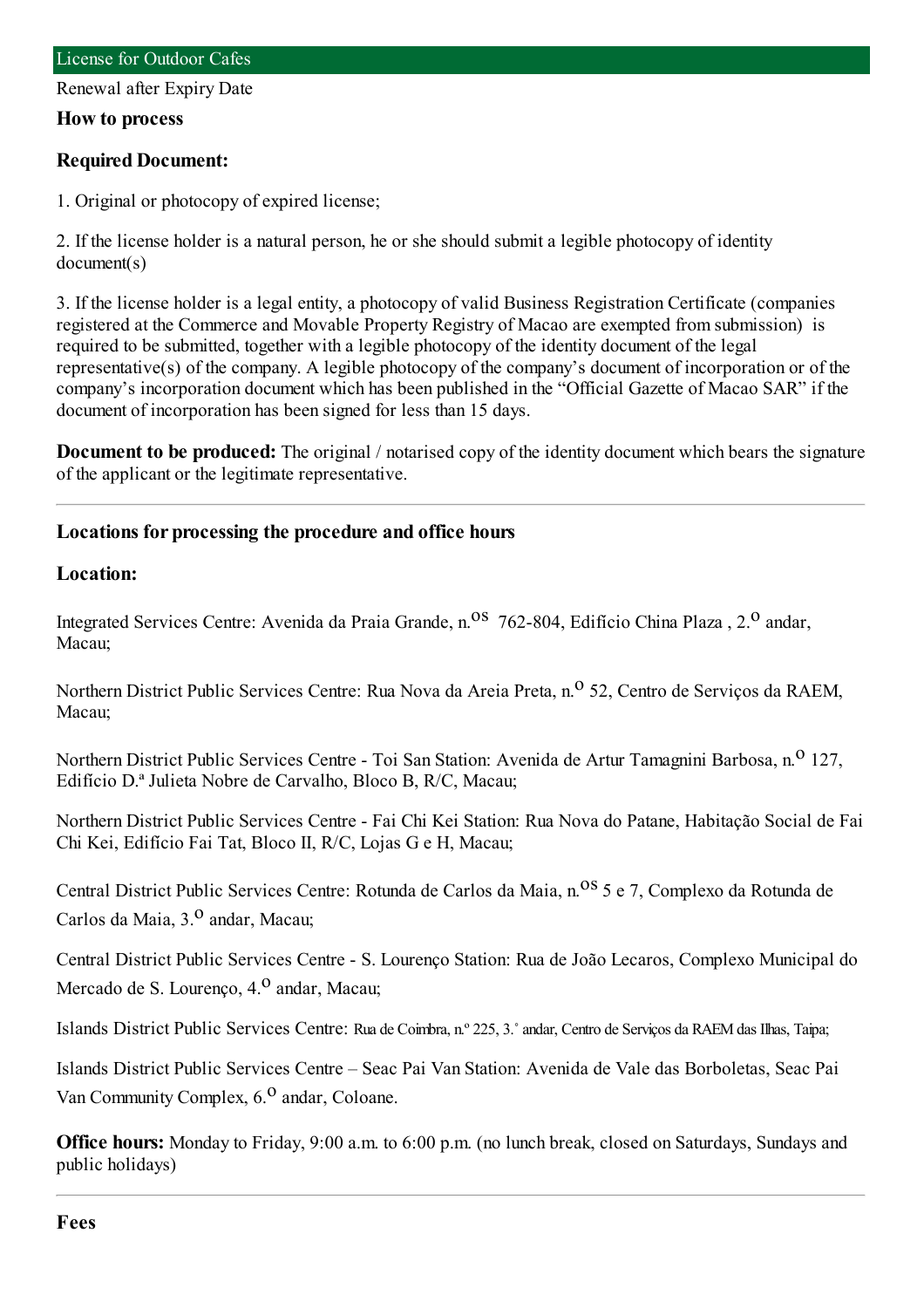**Application fee:** As stipulated by Chief Executive Order No. 319/2016 and Chief Executive Order No.267/2004, which amended Clauses(3) and (4) of Article 2 of Chief Executive Order No. 268/2003, " applications for license renewal after expiry date are subject to additional fee calculated in the following manner:

(1) Application within 30 days after expiry, as stipulated by Clause (2): 30% of license fee;

(2) Application from31 days to 60 days after expiry, as stipulated by Clause (2): 60% of license fee;

(3) Application from61 days to 90 days after expiry, as stipulated by Clause (2): full payment of license fee.

**Stamp Duty:** 10% of the license renewal fee

**Deposit:** Not Applicable

**Note:** In accordance with Article 13 of the current Fees, Charges and Prices List [www.iam.gov.mo/p/pricetable/list](http://www.iam.gov.mo/p/pricetable/list)

## **Time required for processing**

**Processing time:** Ten working day, counting from the day all the required application documents have been submitted.

## **Remarks/ points to note for application**

#### **Important note:**

1. The person concerned may apply in person or authorise a representative to make the application.

2. .As stipulated by Chief Executive Order No. 267/2004, 2005, which amended Clause(3) of Article 2 of Chief Executive Order No. 267/2004, " in the absence of special provisions, the licensed activities shall be terminated if the respective annual license is not renewed within the designated period specified in the preceding clause unless the interested party rectify the situation within 90 days". As stipulated by Clause (4 ) of the same Article, "applications for renewal of annual license made within the rectification period specified in the preceding clause are subject to additional fee.

## **Progressenquiry and obtaining result of service**

N/A

## **Documents which are required to be produced orsubmitted during collection of the service result**

## **Collection of license in person at public servicescentres**

#### **Identification document is to be produced:**

**-** If the license holder collects the license in person, he or she is required to produce his or her original identification document; a legal person (company) is required to produce the original identification document of the person concerned in accordance with the signature on the business registration certificate for collection.

- If the license is to be collected by a representative, any one of the following documents is to be produced for collection.

A. The original / notarised copy of the identification document of the license holder and the original of the identification document of the representative are required to be produced.

B. If the representative holds a valid authorisation letter, he or she is required to produce the original authorisation letter and his or her original identification document.